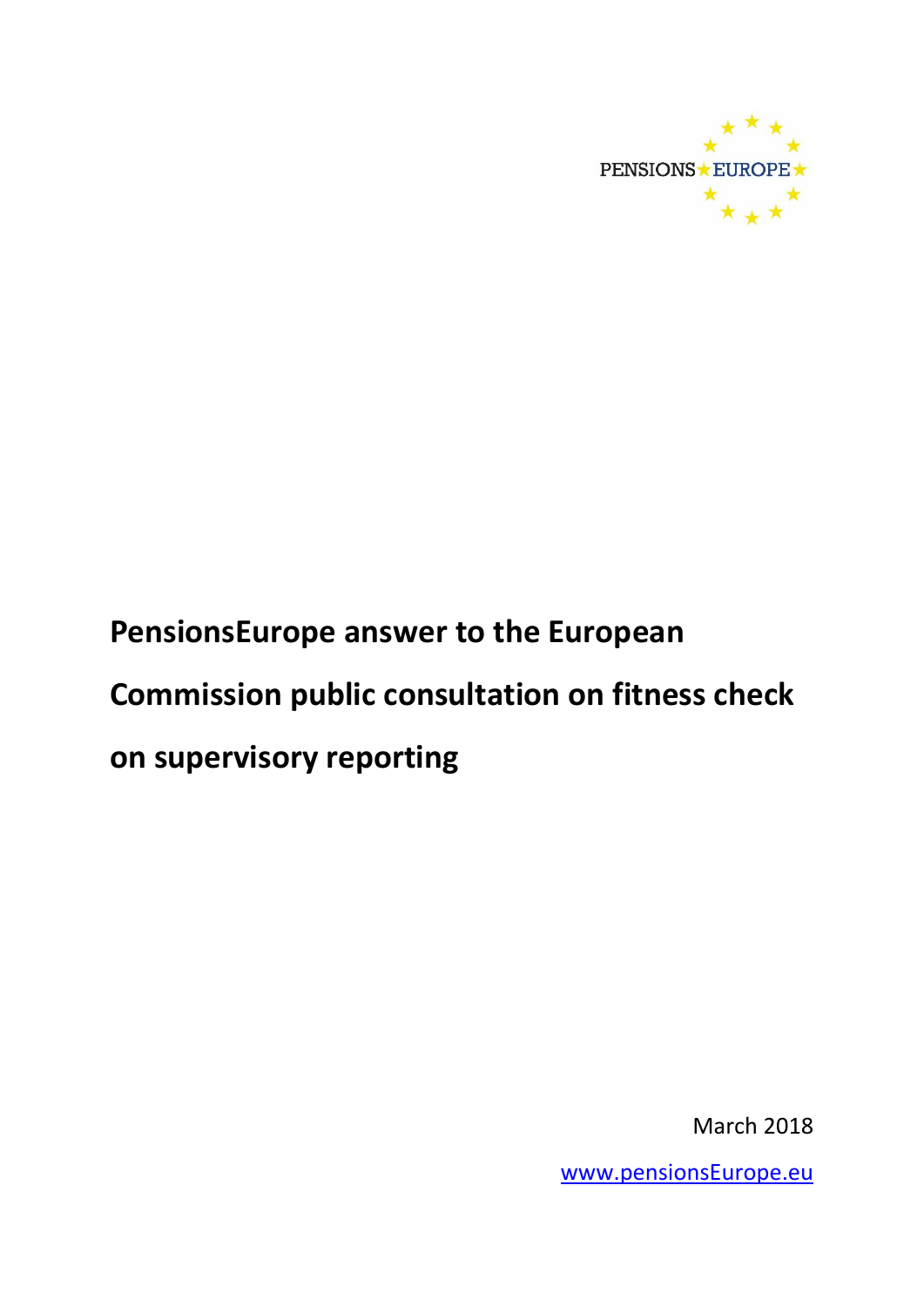# **About PensionsEurope**

**PensionsEurope** represents national associations of pension funds and similar institutions for workplace pensions. Some members operate purely individual pension schemes. PensionsEurope Members are large institutional investors representing the **buy-side** on the financial markets.

PensionsEurope has **23 member associations** in 18 EU Member States and 3 other European countries with significant – in size and relevance – supplementary pension systems<sup>1</sup>.

PensionsEurope member organisations cover different types of workplace pensions for over **110 million people.** Through its Member Associations PensionsEurope represents more than **€ 4 trillion of assets** managed for future pension payments. In addition, many members of PensionsEurope also cover personal pensions, which are connected with an employment relation.

PensionsEurope also has **25 Corporate and Supporter Members** which are various service providers and stakeholders that work with IORPs.

PensionsEurope has established a **Central & Eastern European Countries Forum (CEEC Forum)** to discuss issues common to pension systems in that region.

PensionsEurope has established a **Multinational Advisory Group (MAG)** which delivers advice on pension issues to PensionsEurope. It provides a collective voice and information sharing for the expertise and opinions of multinationals.

#### **What PensionsEurope stands for**

- A regulatory environment encouraging workplace pension membership;
- Ensure that more and more Europeans can benefit from an adequate income in retirement;
- Policies which will enable sufficient contributions and good returns;

# **Our Members offer**

- Economies of scale in governance, administration and asset management;
- Risk pooling and often intergenerational risk-sharing;
- Often "not-for-profit" and some/all of the costs are borne by the employer;
- Members of workplace pension schemes often benefit from a contribution paid by the employer;
- Wide-scale coverage due to mandatory participation, sector-wide participation based on collective agreements and soft-compulsion elements such as auto-enrolment;
- Good governance and alignment of interest due to participation of the main stakeholders.

# *Contact:*

**.** 

# *PensionsEurope*

*Koningsstraat 97, rue Royale – 1000 Brussels, Belgium Tel: +32 (0)2 289 14 14 – Fax: +32 (0) 289 14 15*

<sup>1</sup> EU Member States: Austria, Belgium, Bulgaria, Croatia, Estonia, Finland, France, Germany, Hungary, Ireland, Italy, Lithuania, Luxembourg, Netherlands, Portugal, Romania, Spain, Sweden, UK. Non-EU Member States: Iceland, Norway, Switzerland.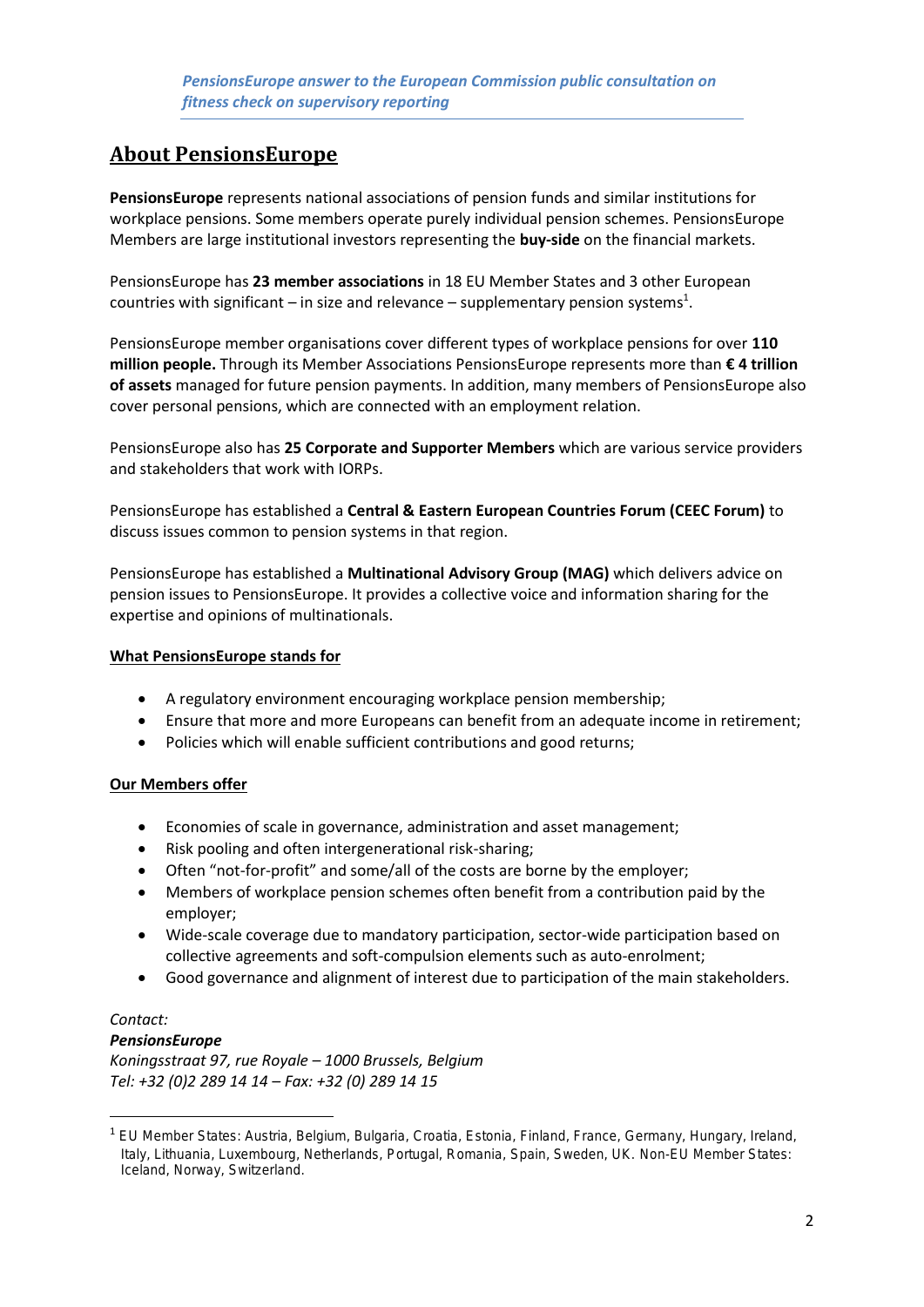#### **1. Introduction and key messages**

**PensionsEurope welcomes the European Commission public consultation on fitness check on supervisory reporting. We find it important that the Commission regularly conducts fitness checks on supervisory reporting to ensure that the ESAs work effectively, and supervisory activities remain proportionate in their scope.**

In general, pension funds are embedded in national social and labour law and supervisory reporting should take into account specificities of pension funds, National Supervisory Authorities are responsible for supervising pension funds, supervisors should consider very carefully which information is really relevant and needed (as reporting and collecting information always result in cost), and supervisors and policymakers should not have a bank bias towards pension funds.

# **Pensions funds are embedded in national social and labour law – National Supervisory Authorities are responsible for supervising pension funds**

Pension funds across Europe have followed specific development paths in the Member States and are interwoven with the respective systems of social and labour. They are, first and foremost, social institutions active on the financial markets. Therefore, they cannot be compared directly to other financial institutions such as banks and insurers. This is recognised by the European Parliament and Council and codified in the IORP II Directive which clearly states that "IORPs are pension institutions with a social purpose that provide financial services". Importantly, "such institutions should not be treated as purely financial service providers. Their social function and the triangular relationship between the employee, the employer and the IORP should always be adequately acknowledged and supported as guiding principles".

Occupational pensions are also built on the foundation of first pillar pensions (state pension systems), which are different from Member State to Member State. Moreover, in some Member States occupational pensions are closely integrated with first pillar provision. Therefore, occupational pension design, in conjunction with widely-varying first pillar provision, aims to achieve adequate pensions overall, where the definition of adequacy is *highly* dependent on the social policies of a Member State (housing, health care, social welfare). **National prudential legislation and supervision take these national elements into account. A one-size-fits-all approach to the European legislation would be detrimental as it would not take into account the heterogeneity and complexity of the different combined first and second pillar systems.**

#### **Reporting and collecting information always result in cost**

**We would like to stress that statistical reporting and collecting information always entail costs for pension funds, so it should be very carefully considered which information is really relevant and needed, and how often they should be reported. Any extra costs will be finally paid by the sponsor and/or Members and Beneficiaries.** It should be kept in mind that contributions to occupational pensions in some EU Member States are voluntary for employers. Increasing regulation and other requirements make occupational pensions more expensive, making it less likely that pension schemes are being set up and contributions paid.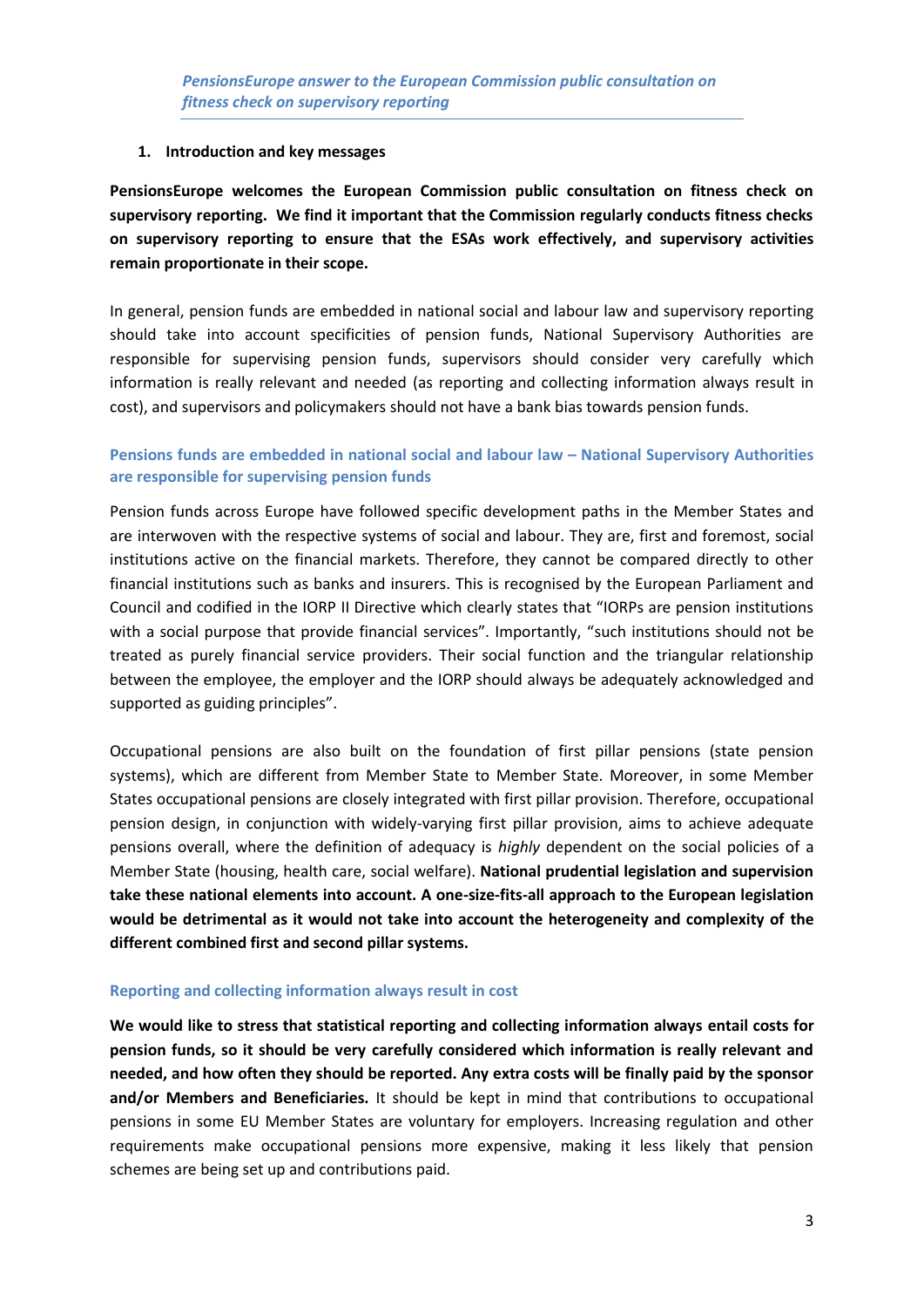Reporting entails costs that ultimately weigh on the returns of pension funds and therefore reduce pensions. While supervisors need information to be able to supervise pension funds, it is right to assess on an on-going basis whether there is room to make reporting requirements and tools more efficient, whether all information requested is really necessary and whether potentially overlapping requirements can be streamlined. We invite the Commission to explore whether new ICT solutions, for example in the field of distributed ledger technology (e.g. by storing all related individual transactions store in groups, or blocks, which are attached to each other in chronological order to create a single data chain), can help to achieve these goals in the future.

#### **We support aligning reporting standards for pension funds**

In general, we welcome that the ECB, EIOPA, Eurostat, and OECD are aligning their reporting standards for pension funds. We encourage them to align all the reporting standards together with the National Competent Authorities (NCAs) as much as possible, and EIOPA should align its reporting templates with the upcoming ECB Regulation on statistical reporting requirements for pension funds. We support a principle to leave flexibility to the NCAs in collecting data and providing it to EIOPA and the ECB. A starting point should remain the so-called 'one-stop-shop'-concept, and considering the amount of information already available, the NCAs should play a central role therein. The burden the data requirements set on IORPs can be minimized by assessing the information that the NCAs already have.

We also share the aim of EIOPA and the ECB to have better, comparable and relevant information regarding pension funds in Europe with respect to macro prudential risks and the assessment of market developments to comply with those two goals of EIOPA within its scope of competences. For fulfilling these tasks, we suggest that the NCAs will be required to use the technical formats and data which IORPs will have to deliver according to the published ECB regulation on statistical reporting requirements for pension funds.

#### **General remarks about the questions in the consultation**

**.** 

The consultation addresses three main areas, namely: (i) assessing the effectiveness, efficiency, relevance, coherence, and added value of supervisory reporting requirements in place by the end of 2016, (ii) quantifying the cost of compliance with supervisory reporting requirements, (iii) and identifying possible ways to simplify and streamline supervisory reporting.

**With regards to sections 1 and 3, we have formulated some answers which are in line with our previous feedback given to the ECB<sup>2</sup> and EIOPA<sup>3</sup> consultations on the statistical data reporting requirements for pension funds. Even though these requirements are not yet in force, we would** 

<sup>&</sup>lt;sup>2</sup> See Regulation (EU) 2018/231 of the European Central Bank of 26 January 2018 on statistical reporting [requirements for pension funds \(ECB/2018/2\)](http://eur-lex.europa.eu/legal-content/EN/TXT/?uri=CELEX:32018R0231) and [PensionsEurope answer to the ECB consultation](https://www.pensionseurope.eu/system/files/PensionsEurope%20answer%20to%20the%20ECB%20consultation%20-%20FINAL%20-%202017-09-29.pdf) (September 2017).

<sup>&</sup>lt;sup>3</sup> See EIOPA Consultation paper on EIOPA's regular information requests towards NCAs regarding provision of [occupational pensions information](https://eiopa.europa.eu/Pages/Consultations/EIOPA-CP-17-005-Consultation-paper-on-EIOPA%27s-regular-information-requests-towards-NCAs-regarding-provision-of-occupational.aspx) and [PensionsEurope answer](https://www.pensionseurope.eu/pensionseurope-answer-consultation-eiopas-information-requests-pension-funds-0) to it.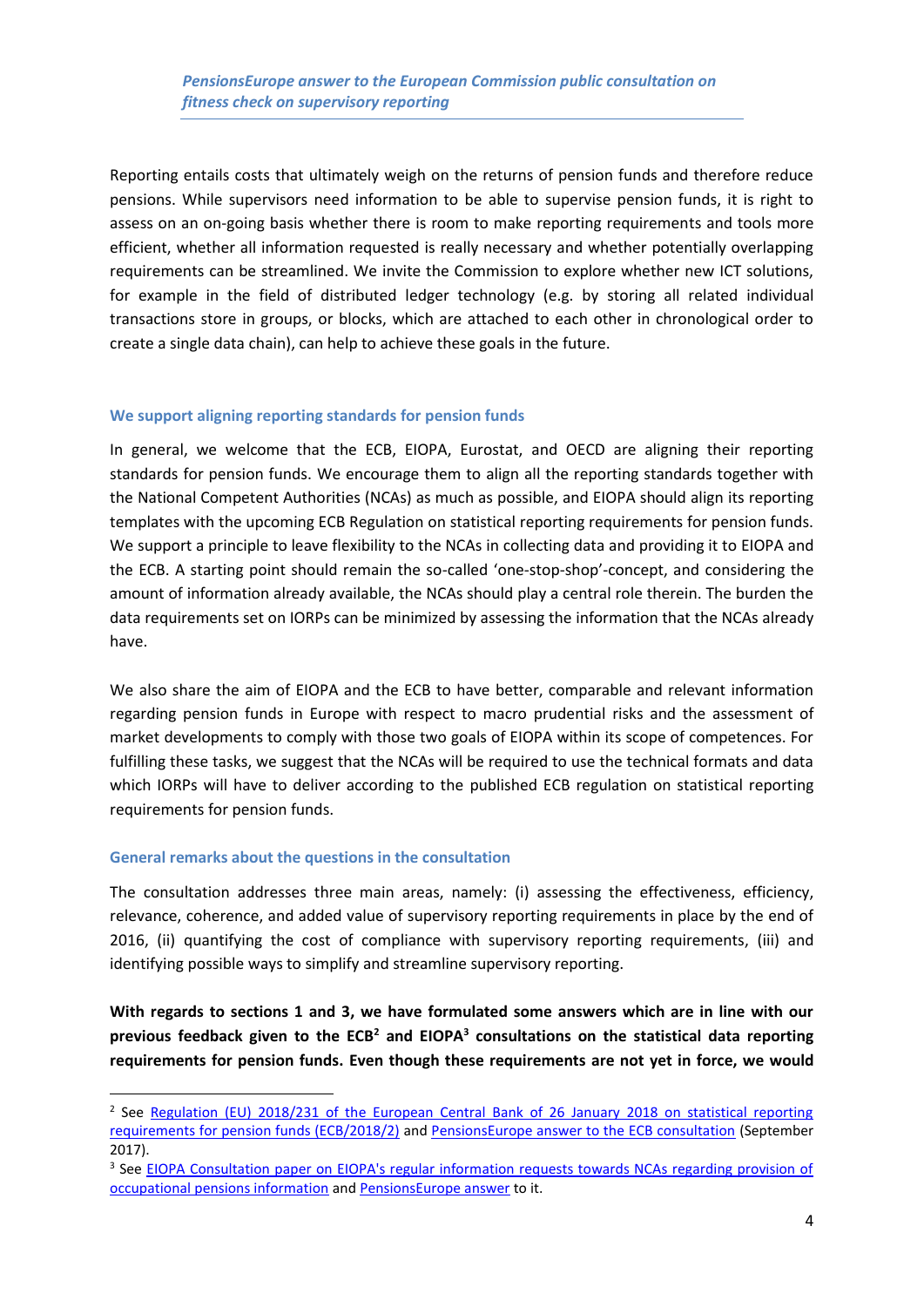**like to highlight some of the issues related to them also in this consultation.** In short, information requests must be coherent, effective and proportional in their burden. This requires the 'one-stopshop'-concept (all information flows through NCAs), efficient use of ICT solutions, the harmonization of definitions used in reporting templates, and using existing reporting templates to achieve the goals of the ESAs. Also, since IORPs are social institutions the mandate for supervising individual IORPs is national, not European.

On section 2, there is the problem of the (un)availability of reliable data concerning the costs of the reporting requirements. This problem stems for the fact that the definitions concerning reporting costs are insufficiently clear. The lack of clear definitions means all numbers concerning these costs are rough estimates and differ between IORPs (while the actual costs should be quite relatable to each other depending on size).

The abovementioned means that an extensive, accurate and coherent response on the consultation by the EC is deemed almost impossible at this time. Moreover, some of the current various reporting requirements which are burdensome and costly to pension funds (particularly the requirements of the Market in Financial Instruments Directive (MiFID II) and Regulation (MiFIR)) have not been in effect long enough to properly quantify cost-wise. Furthermore, pension funds will be subject to new reporting requirements by the ECB and EIOPA from 2019 onwards, as well as to reporting requirements according to the Securities financing Transactions Regulation (SFTR). In any case, the requirements for transaction-level reporting stemming from EMIR and SFTR show considerable differences in terms of reporting details, reporting channels, data repositories and applicable IT standards. Some of these new requirements will significantly increase pension funds' costs and work, even more so than the current legislation. Therefore, it needs to be taken into account that the reporting burdens are set to rise significantly in the future. The specificities of pension funds need to be carefully considered in all new requirements and we urge the European Commission to repeat the fitness check on a biennial basis.

Because of the importance of this consultation and the significance of reporting costs for IORPs, we deem it necessary to consider these future reporting requirements. Unfortunately, it is too early to accurately respond at this moment, since we lack both a harmonized set of definitions of the costs of supervisory reporting<sup>4</sup> and the regulations (MiFID II and the EIOPA & ECB statistical data reporting requirements) which will dramatically impact the majority of the costs made in service of the supervisory reporting requirements have not been in effect (long enough). We find that it would be useful to define supervisory costs in more detail, for instance to costs of (i) implementation (ii) technical expertise (including ICT solutions), and (iii) personnel (how many hours can be allocated).

**.** 

<sup>&</sup>lt;sup>4</sup> For instance: the hours an employee of the reporting departments of IORPs spends on inputting the data concerning assets under management is an action he performs regardless of the supervisory reporting requirements, however, the reporting requirements do impact the length and complexity of these actions.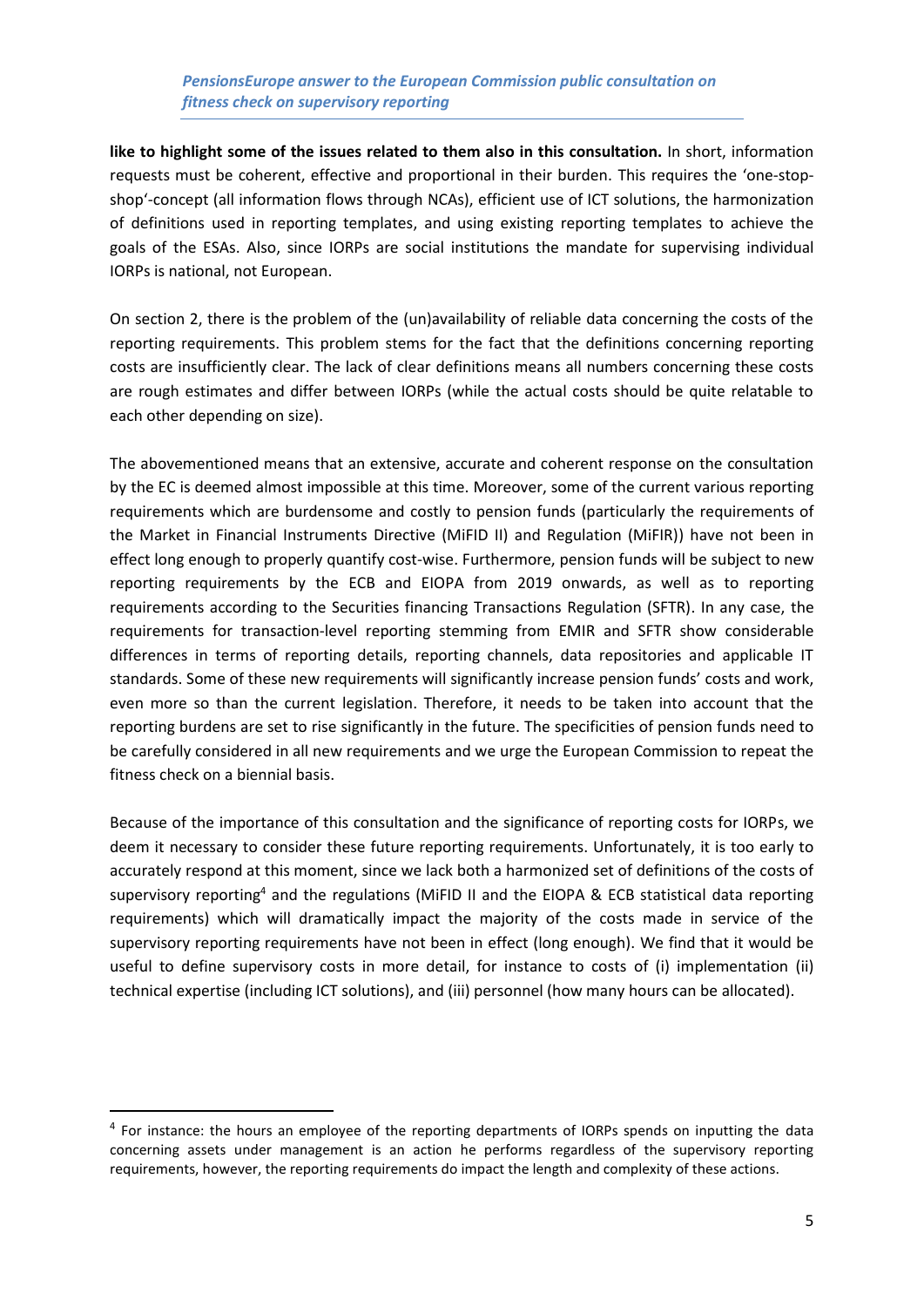#### **2. Our answers to the specific questions of the consultation**

*Section 1: Assessing whether the supervisory reporting requirements are fit-for-purpose*

*1.2 Are all of the existing supervisory reporting requirements relevant for maintaining financial stability and upholding market integrity and investor protection?*

o Yes, they are all relevant o Most of them are relevant **X Some of them are relevant** o Very few are relevant o Don't know

*If you do not think that all of the requirements are relevant, please provide specific examples of any requirements which in your view are superfluous and explain why you believe they are not necessary.*

**We find that some of the planned new supervisory reporting requirements for pension funds by EIOPA are not necessary for maintaining financial stability and upholding market integrity and investor protection. Noting the different roles and tasks of the NCAs and EIOPA, the NCAs should provide the aggregate data to EIOPA (in line with the ECB Regulation) and the NCAs should not be required to report the individual IORP data to EIOPA.** The IORP II Directive and its minimum harmonization nature do not support the Solvency II type of very detailed individual IORP reporting to EIOPA. Furthermore, EIOPA does not need all that detailed information to fulfil its tasks, as EIOPA already gets very detailed individual IORP information from its IORP stress tests.

We agree with EIOPA that the NCAs should provide it with aggregated IORP information at the Member State level. However, we disagree that IORPs should be required to report data according to the templates suggested by EIOPA and get - in addition to the current national reporting requirements and the upcoming ECB reporting requirements - a new reporting requirement with a new format. Furthermore, in some countries pension funds already have two different statistical reporting requirements to NCAs: one for statistical purposes, and the other one for supervisory purposes. As the envisaged reporting requirements by the ECB and EIOPA are very different from the current national requirements, the new requirements would lead to additional reporting requirements and information flows for pension funds.

We support EIOPA in complying with its two duties as set out in Articles 18 and 32 of the EIOPA Regulation of macro prudential supervision and the assessment of market developments. The NCAs should provide the same data as the ECB is collecting with respect to financial stability aspects. Streamlining the required reports would adequately reduce the increase of financial and administrative burden for IORPs while delivering both EIOPA and the ECB the relevant data.

We would strongly advocate for the quarterly reporting requirements to align the threshold of IORPs to be obliged to report quarterly with the threshold set by the ECB. Having all pension funds require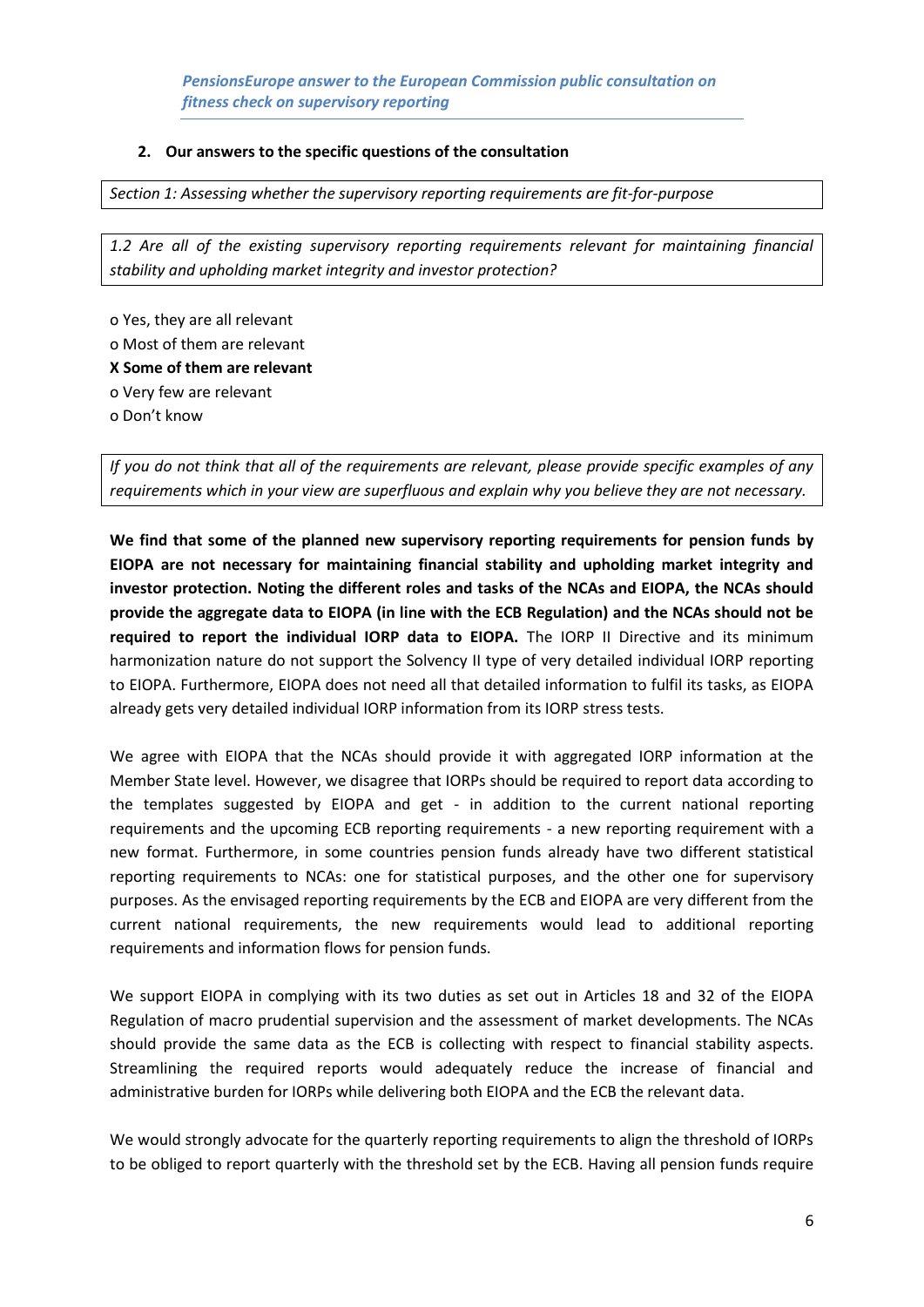to report on a quarterly basis will have a high cost impact on these funds in relation to their underlying assets.

*1.3 Is there information that should be reported but which currently is not (i.e. there are reporting requirements that should be added)?*

o Yes

**X No** o Don't know

*1.4 To what extent are supervisory reporting requirements across different EU level reporting frameworks coherent (e.g. in terms of scope, content, methodology, timing/frequency of submission, etc.)?*

o Fully coherent

o Mostly coherent (a few or minor inconsistencies)

**X Somewhat coherent (numerous inconsistencies)**

o Not coherent (mostly or totally inconsistent)

o Don't know

*Please provide specific examples of reporting requirements which in your view are inconsistent and explain why you believe they are inconsistent.*

In some countries (e.g. in the Netherlands), currently pension funds already have two different statistical reporting requirements to NCAs: one for statistical purposes, and the other one for supervisory purposes. As the envisaged reporting requirements by the ECB and EIOPA are very different from the current national requirements, the new requirements would lead to additional reporting requirements and information flows for pension funds. Therefore, we would prefer that the European reporting requirements follow current national reporting templates and practices as much as possible.

*1.5 To what extent is supervisory reporting in its current form efficient?*

o Very efficient

**X Quite efficient**

o Rather inefficient

o Very inefficient

o Don't know

*If you think that supervisory reporting is not fully efficient, please provide specific examples and explain why you believe it is not efficient.*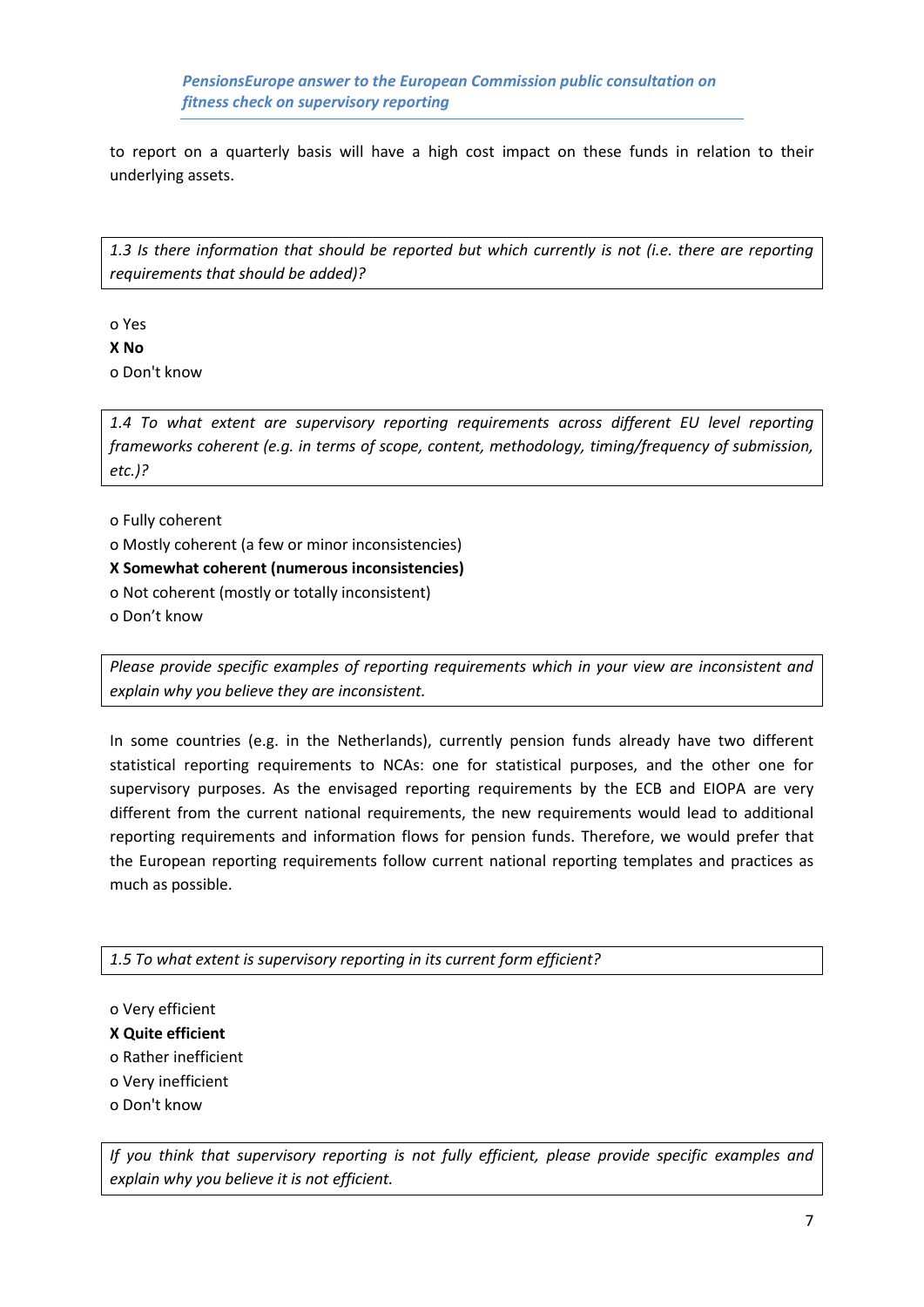We find that EIOPA envisaged new reporting templates are neither efficient nor necessary. Under the Solvency II Directive it was deemed necessary to require insurers to report this kind of data, but IORPs are not covered by the Solvency II Directive and they should not be. The European Parliament and the Member States have been clear that the IORP II Directive is a minimum harmonisation Directive. Second pillar pension provision through IORPs is a matter pre-dominantly of social and labour law and consequently falls under Member States' competence (and not the EU competence).

The IORP II Directive does not stipulate the introduction of Pillar 3 Solvency II like requirements and EIOPA should refrain from moving to this direction. It cannot be deemed appropriate or acceptable if an initiative proposed solely by EIOPA leads to similar requirements for the pensions sector, as the requirement of the Solvency II Directive are for the insurers. We find that EIOPA's proposal is also against the better regulation agenda of the EU Commission.

We would like to note that certain items are currently not in IORPs' systems, and it would be costly to incorporate this information in their systems. For example:

- Country of custodian: many IORPs have only information on the 'top' custodian. We propose to change this requirement to reporting the country of the top custodian, only.

- LEI: many IORPs use ISINs and their own identifier for alternative investments. We propose to use ISINs.

- NACE code: we prefer to have some flexibility in using certain codes.

- CIC: most of the pension funds do not have this code in their system.

Regarding an 'investment fund with a hedge funds strategy', many IORPs do not have the information on underlying assets in their systems. We suggest to refrain from a look-through for an investment fund with a hedge fund strategy, but to report those funds as a separate category 'hedge fund' instead of investment funds.

*1.6 How well are the supervisory reporting requirements adapted to developments in the fields of modern information and communication technologies (ICT) and digital processes?*

o Very well o Fairly well **X Not very well** o Not at all o Don't know

*Please elaborate and provide specific examples.*

In general, we find particularly important the use of efficient and user-friendly ICT solutions.. We invite the Commission to explore whether new ICT solutions, for example in the field of distributed ledger technology (e.g. by storing all related individual transactions store in groups, or blocks, which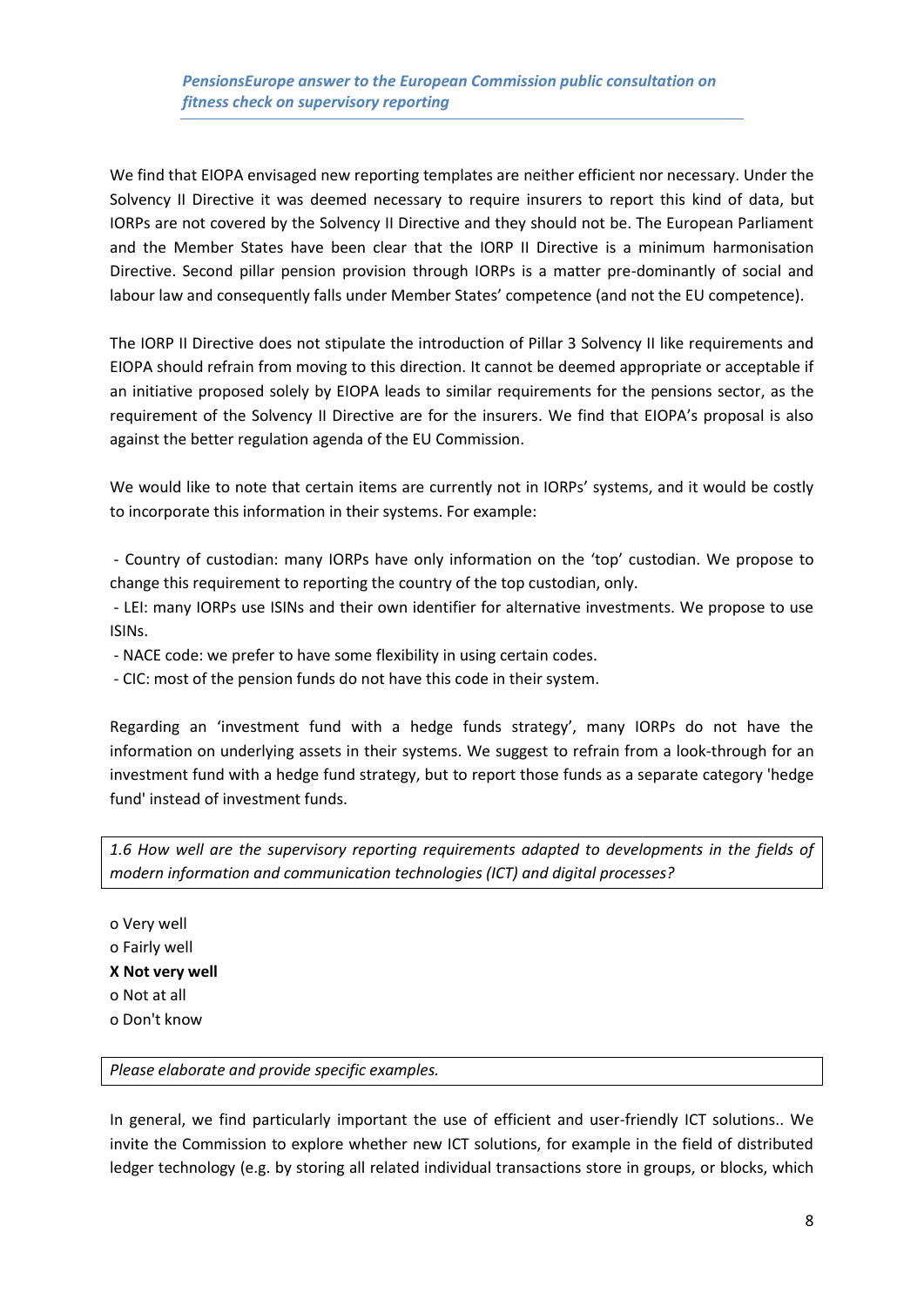are attached to each other in chronological order to create a single data chain), can help to make reporting requirements and tools more efficient.

EIOPA Consultation Paper on EIOPA's regular information requests towards NCAs regarding provision of occupational pensions information (26 July 2017) indicates changing the requirements from Excel templates to XBRL.

With respect to the possible XBRL format of the templates we see a big (financial) burden for IORPs. This technical standard is not required by the IORP II Directive or current national regulatory reporting requirements, and it would be thus only a big "side effect" or "accessory part" of EIOPA's reporting request. We strongly suggest not requiring IORPs to deliver data according to the XBRL format to the NCAs. Also, under the Solvency II regime, XBRL is only "the mandatory technical format to be used for reporting from NCAs to EIOPA (so-called 'second level reporting')" but not the mandatory format from IORPs to the NCAs as stated by EIOPA. According to EIOPA only a number of countries also request Solvency II submissions in XBRL from insurance companies to the relevant NCAs ('first level reporting'). If this is the case within the fully harmonized regulatory regime of Solvency II, the principle of not requiring institutions to deliver XBRL format to the NCAs must be even more applicable for IORPs. Thus, current national standards for data delivery of IORPs should be sufficient and in case – if at all – the NCAs should be in charge to transform the data to the format required by EIOPA.

In any case, we are against the XBRL standard and we propose a much longer implementation period to allow IORPs and their service providers to prepare for the XBRL format of the templates. In those countries (such as Germany) where insurance companies have to deliver the data in the XBRL format to the NCA, the insurance sector has been given much more time to prepare to the XBRL standard (that was only required by the fully harmonized regulatory regime of Solvency II). Moreover, in case of requiring XBRL directly from IORPs it would at least be appropriate to provide without cost for an XBRL-editor similar to EIOPA's Solvency II reporting tool T4U for especially smaller IORPs. We suggest this although we know that the tool T4U will not be supported anymore because of budget restrictions according to EIOPA from the second half of 2017 and for the 2.2.0 and all following taxonomies of Solvency II reporting. As the T4U was oriented toward small and medium sized insurance companies to create, edit, correct, complete and validate XBRL documents, we see an even stronger case for assisting IORPs in coping with XBRL.

In summary, we call for EIOPA not to require using XBRL formats. Second, if EIOPA requires, only the NSAs should be required to use them. Third, if EIOPA requires IORPs to use XBRL formats, it should provide an updated tool free of charge for IORPs to do it.

*Section 3: Identifying possible ways to simplify and streamline supervisory reporting*

*3.4 Are there any prerequisites for the development of a common financial language?*

**X Yes**